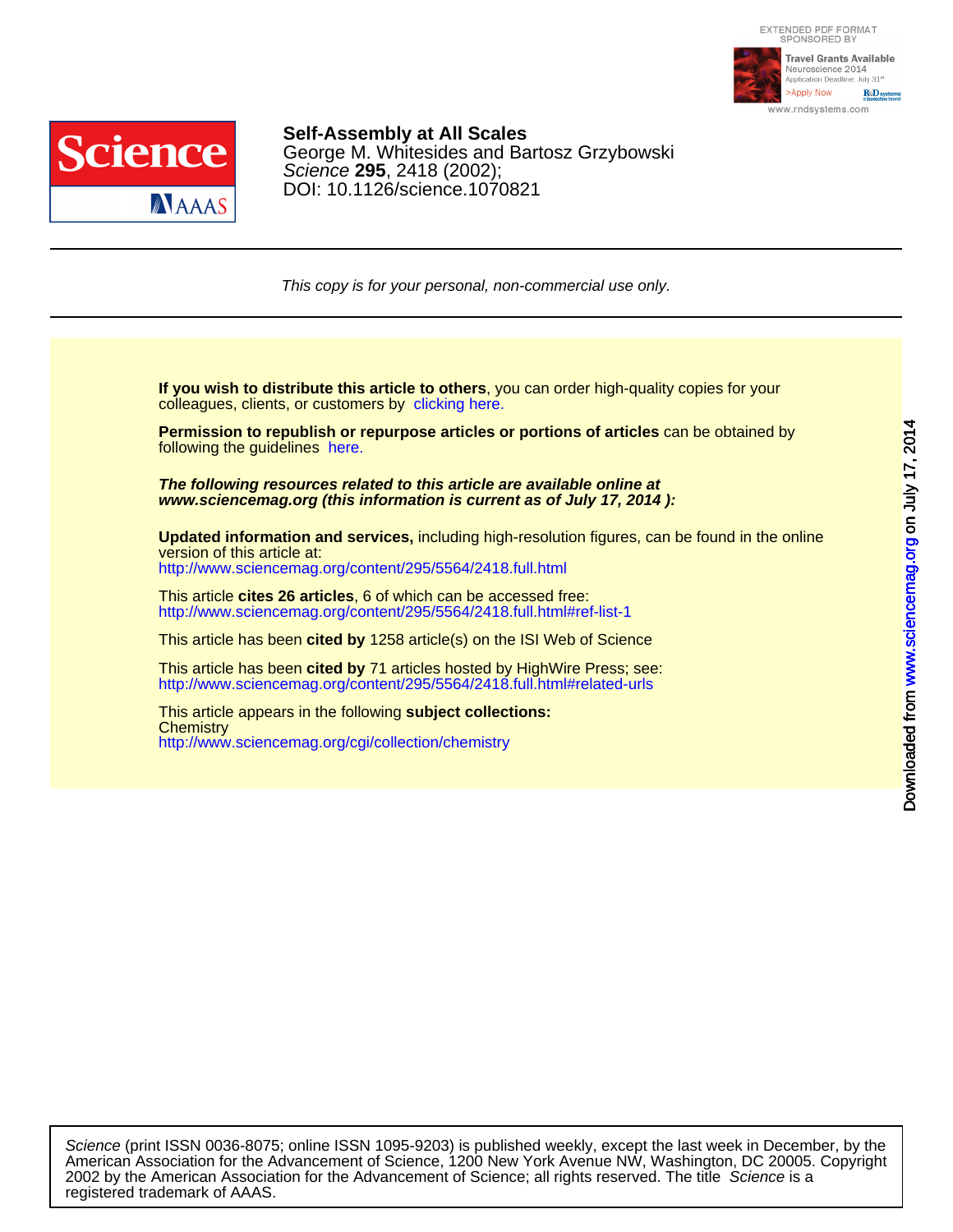### SUPRAMOLECULAR CHEMISTRY AND SELF-ASSEMBLY

- 8. C. Alexander, C. P. Jariwala, C. M. Lee, A. C. Griffin, *Macromol. Symp.* **77**, 283 (1994).
- 9. T. Kato, H. Kihara, U. Kumar, T. Uryu, J. M. J. Fréchet,
- *Angew. Chem. Int. Ed. Eng.* **33**, 1644 (1994). 10. M. Muthukumar, C. K. Ober, E. L. Thomas, *Science*
- **277**, 1225 (1997).
- 11. C. Tschierske, *J. Mater. Chem.* **11**, 2647 (2001). <sub>1</sub>, J. Mater. Chem. **8**, 1485 (1998).
- 13. K. Kanie *et al.*, *J. Mater. Chem.* **11**, 2875 (2001).
- 14. V. Percec, W.-D. Cho, P. E. Mosier, G. Ungar, D. J. P. Yeardley, *J. Am. Chem. Soc.* **120**, 11061 (1998).
- 15. N. Zimmerman, J. S. Moore, S. C. Zimmerman, *Chem. Ind.* **1998**, 604 (1998).
- 16. L. Brunsveld, B. J. B. Folmer, E. W. Meijer, R. P. Sijbesma, *Chem. Rev.* **101**, 4071 (2001).
- 17. L. Zhang, K. Yu, A. Eisenberg, *Science* **272**, 1777 (1996). 18. V. Abetz, in *Supramolecular Polymers*, A. Ciferri, Ed.
- (Dekker, New York, 2000), chap. 6.
- 19. M. A. Hillmyer *et al.*, *Science* **271**, 976 (1996).
- 20. R. Elsäßer, G. H. Mehl, J. W. Goodby, M. Veith, *Angew. Chem. Int. Ed. Eng.* **40**, 2688 (2001).
- 21. B. Dardel, D. Guillon, B. Heinrich, R. Deschenaux, *J. Mater. Chem.* **11**, 2814 (2001).
- 22. M. Yamada, I. Tsukasa, A. Hirao, S. Nakahama, J. Watanabe, *Macromolecules* **28**, 50 (1995).
- 23. J. Ruokolainen *et al.*, *Science* **280**, 557 (1998).
- 24. M. C. Luyten *et al.*, *Macromolecules* **31**, 9160 (1998).
- 25. R. C. Smith, W. M. Fischer, D. L. Gin, *J. Am. Chem. Soc.* **119**, 4092 (1997).
- 26. N. Mizoshita *et al.*, *Chem. Commun.* **2002**, 428 (2002).
- 27. V. Percec, J. A. Heck, D. Tomazos, G. Ungar, *J. Chem. Soc. Perkin Trans. 2* **1993**, 2381 (1993).
- 28. Y. Zheng *et al.*, *J. Mater. Chem.* **10**, 69 (2000).
- 29. T. Ohtake *et al.*, *Chem. Mater.* **12**, 782 (2000).
- 30. M. Yoshio *et al.*, *Adv. Mater.* **14**, 351 (2002).
- 31. T. Kato, T. Kutsuna, K. Hanabusa, M. Ukon, *Adv. Mater.* **10**, 606 (1998).
- 32. N. Mizoshita, K. Hanabusa, T. Kato, *Adv. Mater.* **11**, 392 (1999).
- 33. N. Mizoshita, Y. Suzuki, K. Kishimoto, K. Hanabusa, T. Kato, unpublished data.
- 34. N. Mizoshita, T. Kutsuna, K. Hanabusa, T. Kato, *Chem. Commun.* **1999**, 781 (1999).
- 35. J. Yamamoto, H. Tanaka, *Nature* **409**, 325 (2001). 36. J. O. Rädler, I. Koltover, T. Salditt, C. R. Safinya, *Science* **275**, 810 (1997).
- 37. J. O. Rädler, J. Koltover, A. Jamieson, T. Salditt, C. R.
- Safinya, *Langmuir* **14**, 4272 (1998). 38. N. L. Slack *et al.*, *Macromolecules* **31**, 8503 (1998).
- 39. H. E. Warriner, S. H. J. Idziak, N. L. Slack, P. Davidson, C. R. Safinya, *Science* **271**, 969 (1996).
- 40. E. Evans, H. Bowman, A. Leung, D. Needham, D.
- Tirrell, *Science* **273**, 933 (1996).
- 41. D. Adam *et al.*, *Nature* **371**, 141 (1994).

*Int. Ed. Eng.* **40**, 4425 (2001).

- 42. N. Boden *et al.*, *Phys. Rev. B* **52**, 13274 (1995).
- 43. A. Sautter, C. Thalacker, F. Würthner, Angew. Chem.
	- VIEWPOINT
- 44. P. Bonhôte, A.-P. Dias, N. Papageorgiou, K. Kalyanasundaram, M. Grätzel, *Inorg. Chem.* 35, 1168 (1996).
- 45. T. Welton, *Chem. Rev.* **99**, 2071 (1999).
- 46. G. P. Crawford, S. Zumer, Eds., *Liquid Crystals in Complex Geometries* (Taylor & Francis, London, 1996).
- 47. D.-K. Yang, L.-C. Chien, J. W. Doane, *Appl*. *Phys*. *Lett*. **60**, 3102 (1992).
- 48. T. Kajiyama, A. Miyamoto, H. Kikuchi, Y. Morimura, *Chem*. *Lett*. **1989**, 813 (1989).
- 49. R. A. M. Hikmet, *Adv*. *Mater*. **4**, 679 (1992).
- 50. C. A. Guymon *et al*., *Science* **275**, 57 (1997).
- 51. H. Furue, T. Takahashi, S. Kobayashi, *Jpn*. *J*. *Appl*. *Phys*. **38**, 5660 (1999).
- 52. D. J. Abdallah, R. G. Weiss, *Adv*. *Mater*. **12**, 1237 (2000).
- 53. M. C. W. van Boxtel, R. H. C. Janssen, D. J. Broer, H. T. A. Wilderbeek, C. W. M. Bastiaansen, *Adv*. *Mater*. **12**, 753 (2000).
- 54. S. P. Meeker, W. C. K. Poon, J. Crain, E. M. Terentjev, *Phys*. *Rev*. *E* **61**, R6083 (2000).
- 55. M. W. P. L. Baars *et al*., *Adv*. *Mater*. **12**, 715 (2000).
- 56. S. M. Yu *et al*., *Nature* **389**, 167 (1997).
- 57. H.-A. Klok, J. J. Hwang, S. N. Iyer, S. I. Stupp, *Macromolecules* **35**, 746 (2002).
- 58. We thank many collaborators for the work presented here and H. Ohno and K. Hanabusa for discussion and collaboration. Supported by the Japanese Ministry of Education, Culture, Sports, Science, and Technology.

# Self-Assembly at All Scales

### George M. Whitesides\* and Bartosz Grzybowski

Self-assembly is the autonomous organization of components into patterns or structures without human intervention. Self-assembling processes are common throughout nature and technology. They involve components from the molecular (crystals) to the planetary (weather systems) scale and many different kinds of interactions. The concept of self-assembly is used increasingly in many disciplines, with a different flavor and emphasis in each.

There are several reasons for interest in selfassembly (*1, 2*). First, humans are attracted by the appearance of order from disorder. Second, living cells self-assemble, and understanding life will therefore require understanding self-assembly. The cell also offers countless examples of functional self-assembly that stimulate the design of non-living systems. Third, self-assembly is one of the few practical strategies for making ensembles of nanostructures. It will therefore be an essential part of nanotechnology. Fourth, manufacturing and robotics will benefit from applications of self-assembly. Fifth, self-assembly is common to many dynamic, multicomponent systems, from smart materials and self-healing structures to netted sensors and computer networks. Finally, the focus on spontaneous development of patterns bridges the study of distinct components and the study of systems with many interacting com-

Department of Chemistry and Chemical Biology, Harvard University, Cambridge, MA 02138, USA.

\*To whom correspondence should be addressed. Email: gwhitesides@gmwgroup.harvard.edu

ponents. It thereby connects reductionism to complexity and emergence (*3*).

#### **Is Anything Not Self-Assembly?**

"Self-assembly" is not a formalized subject, and definitions of the term "self-assembly" seem to be limitlessly elastic. As a result, the term has been overused to the point of cliché. Processes ranging from the non-covalent association of organic molecules in solution to the growth of semiconductor quantum dots on solid substrates have been called selfassembly. Here, we limit the term to processes that involve pre-existing components (separate or distinct parts of a disordered structure), are reversible, and can be controlled by proper design of the components. "Self-assembly" is thus not synonymous with "formation."

#### **Types of Self-Assembly**

There are two main kinds of self-assembly: static and dynamic. Static self-assembly (S) (Table 1; Fig. 1) involves systems that are at global or local equilibrium and do not dissipate energy. For example, molecular crystals (*4, 5*) are formed by static self-assembly; so are most folded, globular proteins. In static self-assembly, formation of the ordered structure may require energy (for example in the form of stirring), but once it is formed, it is stable. Most research in self-assembly has focused on this static type

In dynamic self-assembly (D) (Table 1; Fig. 2), the interactions responsible for the formation of structures or patterns between components only occur if the system is dissipating energy. The patterns formed by competition between reaction and diffusion in oscillating chemical reactions (*6, 7*) are simple examples; biological cells are much more complex ones. The study of dynamic self-assembly is in its infancy.

We define two further variants of selfassembly. In templated self-assembly (T), interactions between the components and regular features in their environment determine the structures that form. Crystallization on surfaces that determine the morphology of the crystal is one example (*8, 9*); crystallization of colloids in three-dimensional optical fields is another (*10*). The characteristic of biological self-assembly (B) is the variety and complexity of the functions that it produces.

#### **Common Features of Self-Assembly**

Self-assembly reflects information coded (as shape, surface properties, charge, polarizabil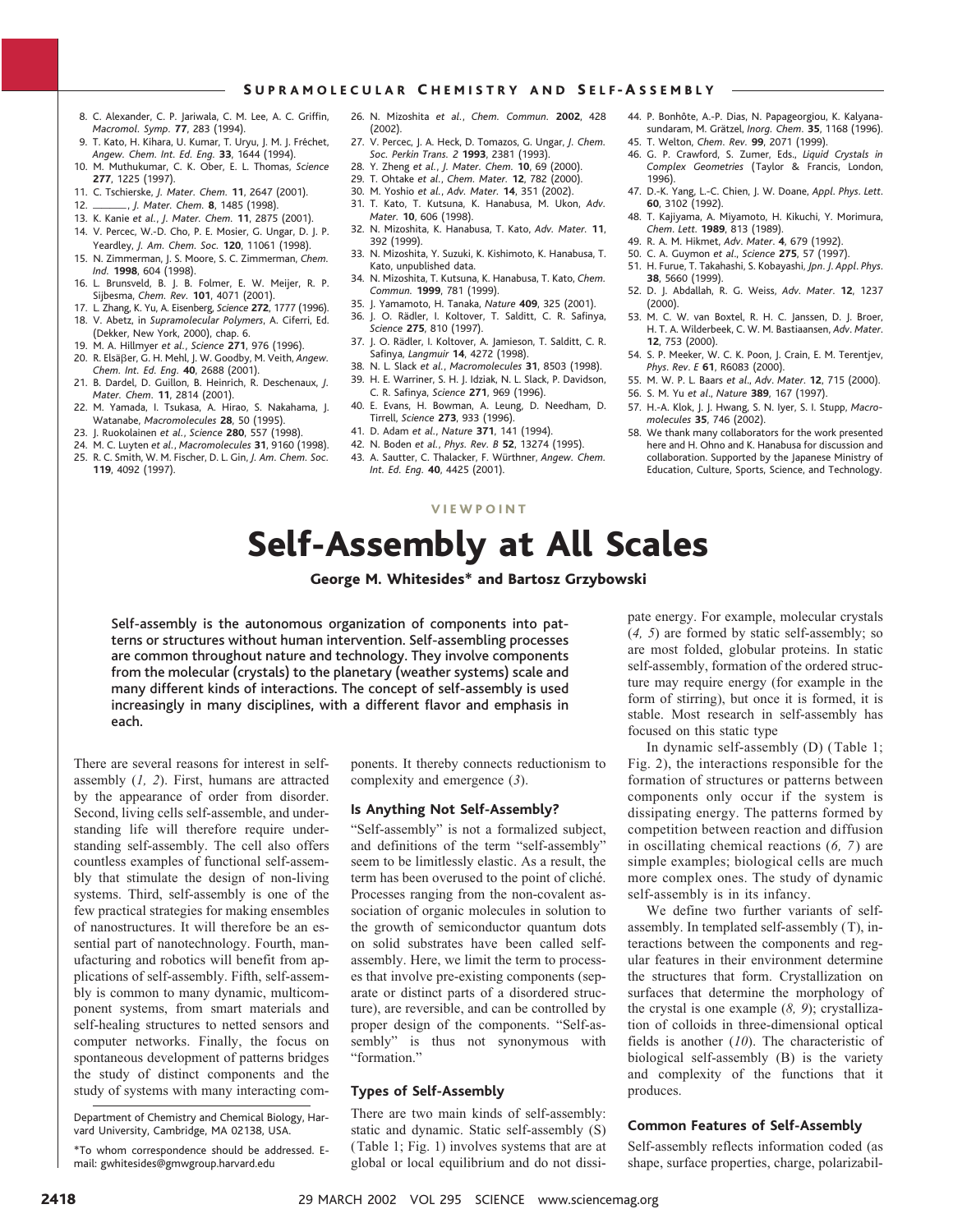ity, magnetic dipole, mass, etc.) in individual components; these characteristics determine the interactions among them. The design of components that organize themselves into desired patterns and functions is the key to applications of self-assembly.

The components must be able to move with respect to one another. Their steadystate positions balance attractions and repulsions. Molecular self-assembly involves noncovalent or weak covalent interactions (van der Waals, electrostatic, and hydrophobic interactions, hydrogen and coordination bonds). In the self-assembly of larger components—meso- or macroscopic objects—interactions can often be selected and tailored, and can include interactions such as gravitational attraction, external electromagnetic fields, and magnetic, capillary, and entropic interactions, which are not important in the case of molecules.

Because self-assembly requires that the components be mobile, it usually takes place in fluid phases or on smooth surfaces. The

**Fig. 1.** Examples of static self-assembly. (**A**) Crystal structure of a ribosome. (**B**) Self-assembled peptideamphiphile nanofibers. (**C**) An array of millimetersized polymeric plates assembled at a water/perfluorodecalin interface by capillary interactions. (**D**) Thin film of a nematic liquid crystal on an isotropic substrate. (**E**) Micrometersized metallic polyhedra folded from planar substrates. (**F**) A three-dimensional aggregate of micrometer plates assembled by capillary forces. [Image credits: (A) from (*24*); (B) from (*25*); (C) from (*26*); (D) from (*27*); (E) from (*28*); (F) from (29)]



environment can modify the interactions between the components; the use of boundaries and other templates in self-assembly is particularly important, because templates can reduce defects and control structures.

Equilibration is usually required to reach ordered structures. If components stick together irreversibly when they collide, they form a glass rather than a crystal or other regular structure. Self-assembly requires that the components either equilibrate between aggregated and non-aggregated states, or adjust their positions relative to one another once in an aggregate.

## **Dynamic Self-Assembly**

Although much of current understanding of self-assembly comes from the examination of static systems, the greatest challenges, and opportunities, lie in studying dynamic systems. Perhaps the most important justification for studying self-assembly is its central role in life. The components of a cell replicate and assemble into another cell during mitosis; bacteria swarm (*11*); fish school (*12, 13*). Most efforts in biology have focused on static self-assembly. Life is, however, dynamic: stop the flux of energy through the cell and it dies.

We understand that the living cell is a sack that contains a number of reacting chemicals, is studded with environmental sensors, and allows heat and certain chemicals to pass across its walls. We also understand that the cell is a structure that is enclosed, self-replicating, energy dissipating, and adaptive. Yet we have little idea how to connect these two sets of characteristics. How does "life" emerge from a system of chemical reactions? Self-assembly may be one thread that connects the relative simplicity of chemical reactions to the complexity of the dividing cell. At the molecular level, static self-assembly describes formation of the lipid bilayer, pairing of bases, and folding of some proteins. The behavior of critical structures in the

**Table 1.** Examples of self-assembly (S, static, D, dynamic, T, templated, B, biological).

| System                                       | Type      | Applications/importance                    | References  |
|----------------------------------------------|-----------|--------------------------------------------|-------------|
| Atomic, ionic, and molecular crystals        |           | Materials, optoelectronics                 | (1, 4, 5)   |
| Phase-separated and ionic layered polymers   |           |                                            | (19)        |
| Self-assembled monolayers (SAMs)             | S, T      | Microfabrication, sensors, nanoelectronics | (8)         |
| Lipid bilayers and black lipid films         |           | Biomembranes, emulsions                    | (20)        |
| Liquid crystals                              |           | <b>Displays</b>                            | (21)        |
| Colloidal crystals                           |           | Band gap materials, molecular sieves       | (9, 18)     |
| Bubble rafts                                 |           | Models of crack propagation                | (22)        |
| Macro- and mesoscopic structures (MESA)      | S or D, T | Electronic circuits                        | $(14 - 16)$ |
| Fluidic self-assembly                        | S, T      | Microfabrication                           | (23)        |
| "Light matter"                               | D, T      |                                            | (10)        |
| Oscillating and reaction-diffusion reactions | D         | <b>Biological oscillations</b>             | (6, 7)      |
| <b>Bacterial colonies</b>                    | D, B      |                                            | (11)        |
| Swarms (ants) and schools (fish)             | D, B      | New models for computation/optimization    | (12, 13)    |
| Weather patterns                             |           |                                            | (1)         |
| Solar systems                                |           |                                            |             |
| Galaxies                                     |           |                                            |             |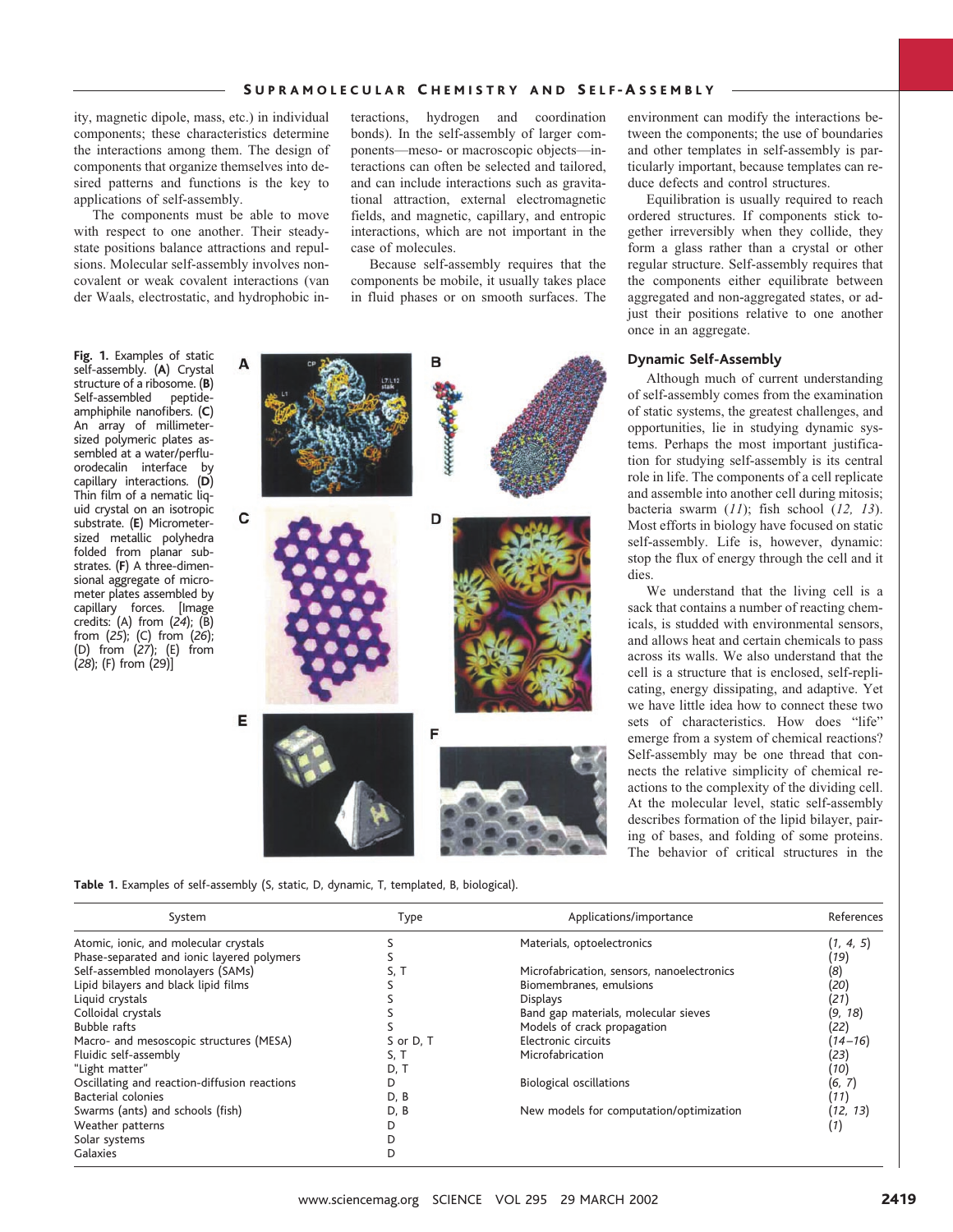cell—including actin filaments, histones and chromatin, and protein aggregates in signaling pathways—involves dynamic self-assembly. The complex processes that occur in mitosis involve every type of self-assembly. A hierarchy of self-assembling processes is thus fundamental to the operation of cell.

Dynamic self-assembly is also common in

**Fig. 2.** Examples of dynamic self-assembly. (**A**) An optical micrograph of a cell with fluorescently labeled cytoskeleton and nucleus; microtubules  $(-24$  nm in diameter) are colored red. (**B**) Reaction-diffusion waves in a Belousov-Zabatinski reaction in a 3.5-inch Petri dish. (**C**) A simple aggregate of three millimeter-sized, rotating, magnetized disks interacting with one another via vortex-vortex interactions. (**D**) A school of fish. (**E**) Concentric rings formed by charged metallic beads 1 mm in diameter rolling in circular paths on a dielectric support. (**F**) Convection cells formed above a micropatterned metallic support. The distance between the centers of the cells is  $\sim$ 2 mm. [Image credits: (A) from (*30*); (B) from (*26*); (C) from (*31*)]



assembly. (**A**) A 2 by 2 cross array made by sequential assembly of *n*-type InP nanowires with orthogonal flows. (**B**) Diffraction grating formed on the surface of a poly(dimethylsiloxane) sphere  $\sim$ 1 mm in diameter. The sphere was compressed between two glass slides, and its free surface was exposed to oxygen plasma. Upon release of compression, the oxidized surface of the polymer buckled with a uniform wavelength of  $\sim$ 20 mm. (**C**) Three-dimensional electronic circuits self-assembled from millimetersized polyhedra with electronic components (LEDs) embossed on their faces. (**D**) An artificial, ferromagnetic opal prepared by templated self-assembly of polymeric microbeads. The optical properties of the aggregate can be adjusted by modifying external magnetic field.

**Fig. 3.** Applications of self-

irregular edges. The processes observed at millimeter dimensions scale (with some modification) to submicron dimensions. Templating produces aggregates with defined shape. When drops of liquid are patterned on the faces of components suspended in an immiscible, isodense fluid, three-dimensional structures can be generated. If this liquid is solder, cooling forms interconnections that are mechanically strong and electrically conducting. This type of system points toward functional, self-assembling microelectronic systems (*16*). An extension of these static systems illus-

trates *dynamic* self-assembly. Small ferromagnetic disks, floating at the liquid interface, rotate under the influence of a rotating external bar magnet. The average field of this magnet generates a central field that pulls the disks together. As they spin, they generate vortices in the fluid; the vortex-vortex interactions are repulsive. The spinning disks assemble into a variety of stable patterns (*17*).

nonliving systems, although these processes are less studied, and less understood, than those in living systems. Oscillating reactions in solution and on the surface of catalysts, Rayleigh-Bernard convection cells, patterns that form in fluidized beds of particles, and storm cells in the atmosphere are all exam-

**Self-Assembly in Designed Systems** A difficulty in studying self-assembly in living cells (and in many nonliving systems) is that it is impractical to change many of the parameters that determine the behavior of the systemthe components and the interactions among them—and thus difficult to test hypotheses relating structures and properties of these components and the aggregates that they form. We wished to have available a set of self-assembling components in which these parameters *could* be changed easily, in order to understand (and to be able to manipulate) the processes by which components self-assembled into aggregates. With this objective, we have studied the self-assembly of polyhedral plates or disks—a few millimeters wide and a millimeter high—floating at the interface between water and perfluorodecalin (*14*). These sizes are attractive because the components can be fabricated and observed easily, and because the interactions between these components are under precise experimental control. Static versions of this system depend on capillary interactions (*15*) between menisci at the edges of the plates, and typically produce ordered aggregates with

ples; Table 1 lists others.

## **Learning from One Another**

Different fields of science take different roads to understanding; each brings something to self-assembly. Chemists and engineers tend to solve problems by designing

[Image credits: (A) from (*32*); (B) from (*16*); (C) from (*26*); (D) from (*33*)]